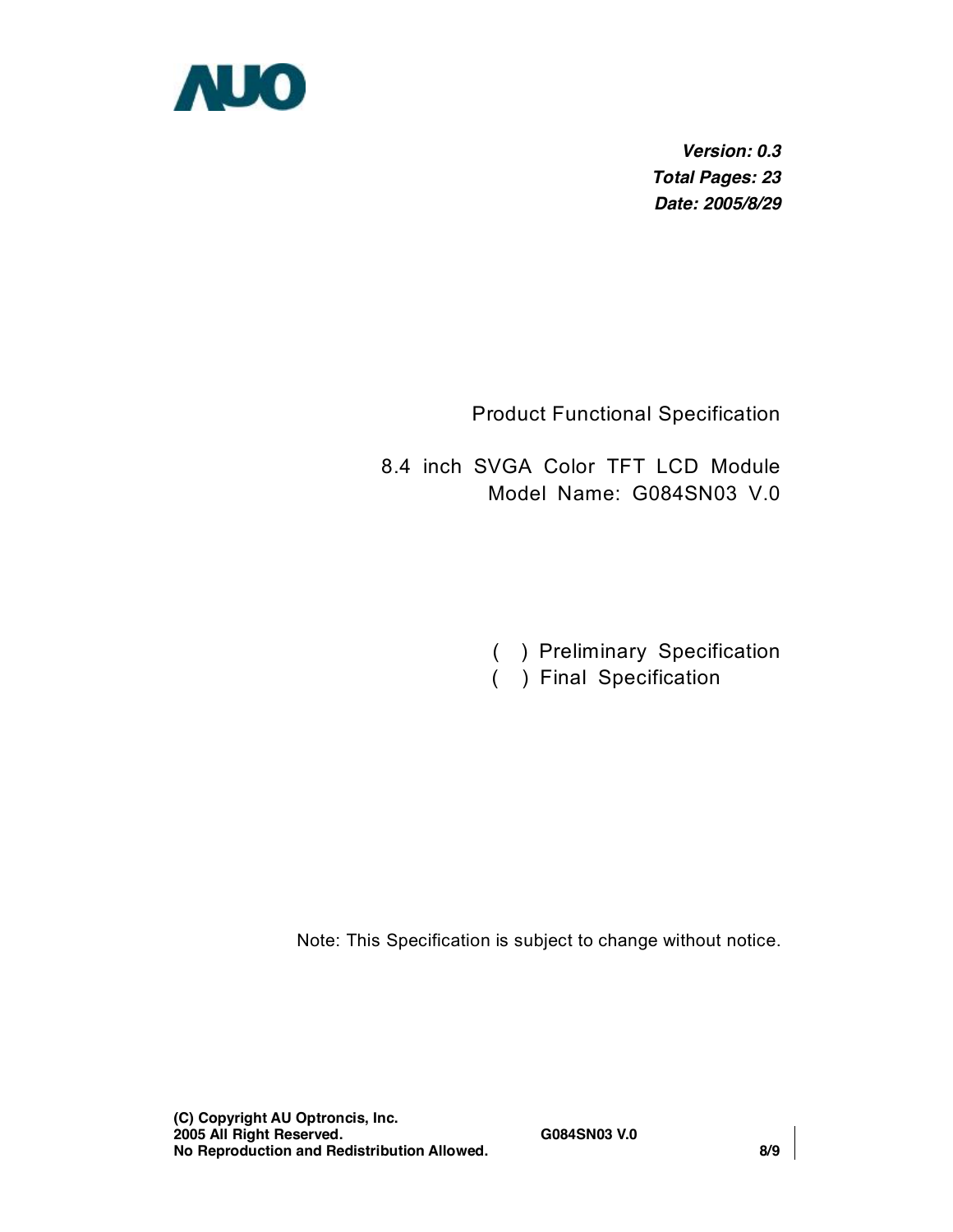

# **I. Contents**

| 1.0  |     |                                          |  |  |  |  |  |  |  |  |
|------|-----|------------------------------------------|--|--|--|--|--|--|--|--|
| 2.0  |     |                                          |  |  |  |  |  |  |  |  |
|      | 2.1 | <b>Display Characteristics</b>           |  |  |  |  |  |  |  |  |
|      | 22  | <b>Functional Block Diagram</b>          |  |  |  |  |  |  |  |  |
| 3.0  |     |                                          |  |  |  |  |  |  |  |  |
| 4.0  |     |                                          |  |  |  |  |  |  |  |  |
| 5.0  |     |                                          |  |  |  |  |  |  |  |  |
|      | 5.1 | Connectors                               |  |  |  |  |  |  |  |  |
|      | 5.2 | Signal Pin                               |  |  |  |  |  |  |  |  |
|      | 5.3 | <b>Signal Description</b>                |  |  |  |  |  |  |  |  |
|      | 5.4 | <b>Signal Electrical Characteristics</b> |  |  |  |  |  |  |  |  |
|      | 5.5 | Signal for Lamp Connector                |  |  |  |  |  |  |  |  |
| 6.0  |     |                                          |  |  |  |  |  |  |  |  |
| 7.0  |     |                                          |  |  |  |  |  |  |  |  |
| 8.0  |     |                                          |  |  |  |  |  |  |  |  |
|      | 8.1 | <b>Timing Characteristics</b>            |  |  |  |  |  |  |  |  |
|      | 8.2 | <b>Timing Definition</b>                 |  |  |  |  |  |  |  |  |
|      | 8.3 | <b>Timing Chart</b>                      |  |  |  |  |  |  |  |  |
| 9.0  |     |                                          |  |  |  |  |  |  |  |  |
| 10.0 |     |                                          |  |  |  |  |  |  |  |  |
| 11.0 |     |                                          |  |  |  |  |  |  |  |  |
| 12.0 |     |                                          |  |  |  |  |  |  |  |  |
| 13.0 |     |                                          |  |  |  |  |  |  |  |  |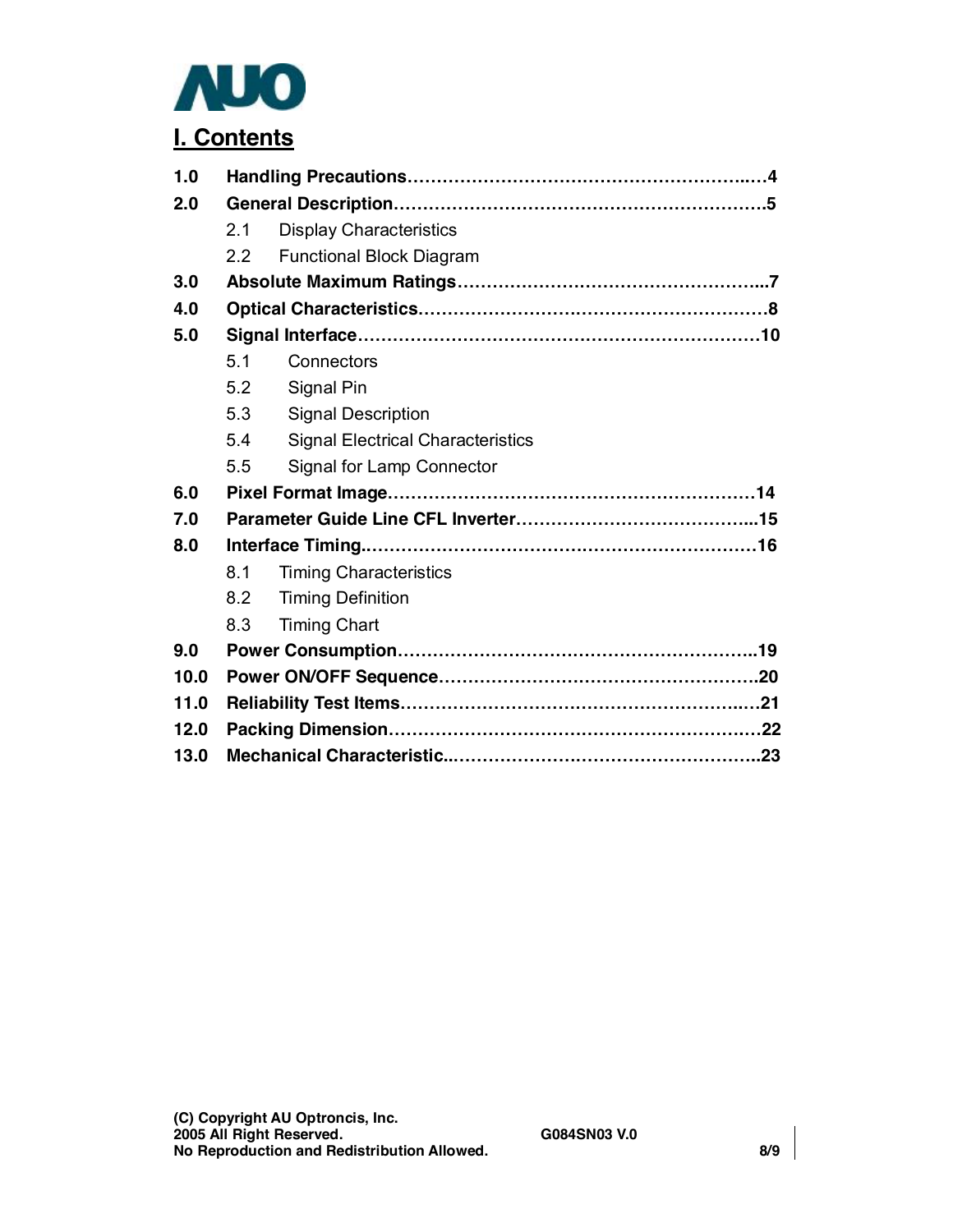

| <b>Version and Date</b><br>Page |            |     | <b>Old Description</b> | <b>New Description</b>    | Remark |
|---------------------------------|------------|-----|------------------------|---------------------------|--------|
| 0.1                             | 2005/05/20 | All | N/A                    | First draft               |        |
| 0.2                             | 2005/08/09 | 5   | N/A                    | Add a discription of RoHs |        |
| 0.3 <sub>1</sub>                | 2005/08/29 | 8   | View angle 60/60/60/40 | View angle 65/65/65/45    |        |
|                                 |            |     |                        |                           |        |
|                                 |            |     |                        |                           |        |
|                                 |            |     |                        |                           |        |
|                                 |            |     |                        |                           |        |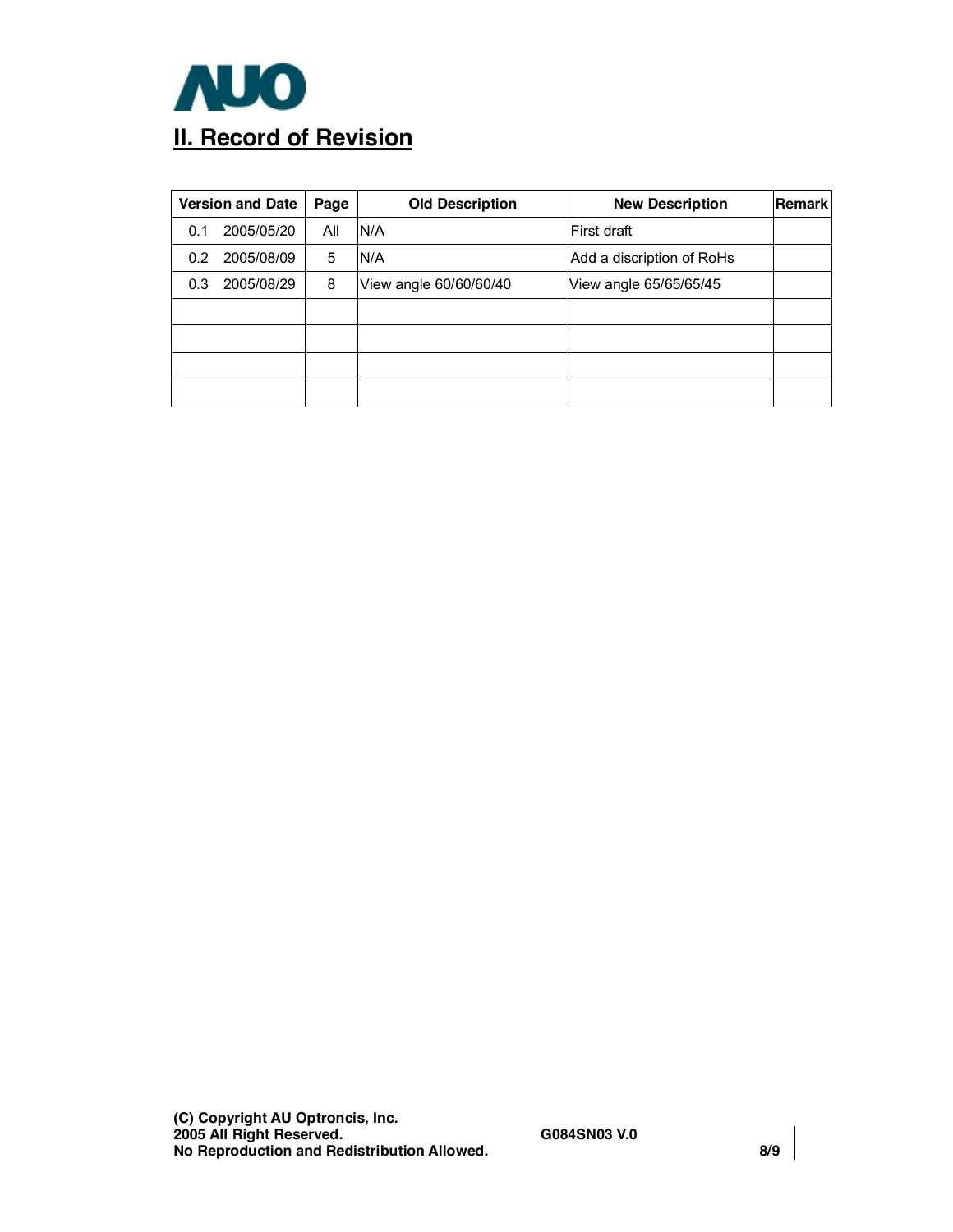

- 1) Since front polarizer is easily damaged, pay attention not to scratch it.
- 2) Be sure to turn off power supply when inserting or disconnection from input connector.
- 3) Wipe off water drop immediately. Long contact with water may cause discoloration or spots.
- 4) When the panel surface is soiled, wipe it with absorbent cotton or other soft cloth.
- 5) Since the panel is made of glass, it may break or crack if dropped or bumped on hard surface.
- 6) Since CMOS LSI is used in this module, take care of static electricity and insure human earth when handling.
- 7) Do not open nor modify the module Assembly.
- 8) Do not press the reflector sheet at the back of the module to any directions.
- 9) In case if a module has to be put back into the packing container slot after once it was taken out from the container, do not press the center of the CCFL Reflector edge. Instead, press at the far ends of the CFL Reflector edge softly. Otherwise the TFT module may be damaged.
- 10) At the insertion or removal of the Signal Interface Connector, be sure not to rotate nor tilt the interface Connector of the TFT module.
- 11) After installation of the TFT module into an enclosure, do not twist nor bend the TFT module even momentary. At designing the enclosure, it should be taken into consideration that no bending/twisting forces are applied to the TFT module from outside. Otherwise the TFT module may be damaged.
- 12) Cold cathode fluorescent lamp in LCD contains a small amount of mercury. Please follow local ordinances or regulations for disposal.
- 13) Small amount of materials having no flammability grade is used in the LCD module should be supplied by power complied with requirements of Limited Power Source, or be applied exemption.
- 14) The LCD module is designed so that the CFL in it is supplied by Limited Current Circuit. Do not connect the CFL in Hazardous Voltage Circuit.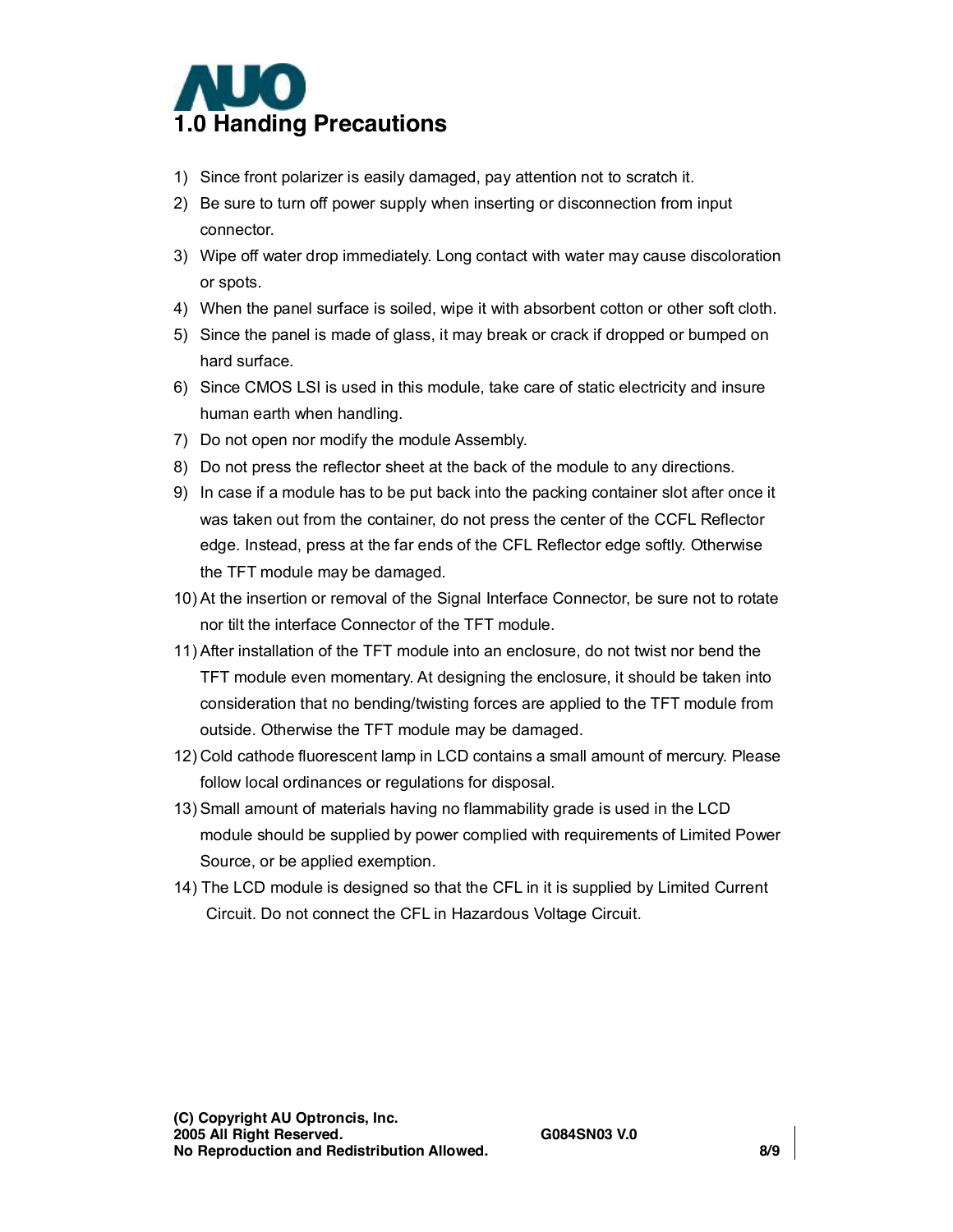

## **2.0 General Description**

This specification applies to the 8.4 inch color TFT LCD module B084SN03 V.0.

This module is designed for General Display.

The screen format is intended to support the SVGA (800(H) x 600(V)) screen and

262k colors (RGB 6-bits data driver).

All input signals are LVDS interface compatible.

The module does not contain an inverter card for backlight.

This is an RoHs product.

### 2.1 Display Characteristics

The following items are characteristics summary on the table under  $25^{\circ}$  condition: **Items Unit Specifications**  Screen Diagonal [mm] 213.4 (8.4") Active Area  $\begin{array}{|c|c|c|c|c|c|c|c|c|} \hline \text{[mm]} & 170.4(\text{H}) \times 127.8(\text{V}) \hline \end{array}$ Pixel H x V  $| 800(x3) \times 600$ Pixel Pitch [mm] 0.213(H) x 0.213(V) Pixel Arrangement **R.G.B. Vertical Stripe** Display Mode Normally White Normally White Typical White Luminance (ICFL=4.6 mA)  $\int$  [cd/m<sup>2</sup>] 220 Typ. (center) Contrast Ratio **1200:** 1 Typ. Optical Rise Time/Fall Time  $\vert$  [msec] | 10/25 Typ. Nominal Input Voltage VDD [Volt] +3.3 Typ. Typical Power Consumption (VDD line + VCFL line) [Watt] 3.3 Typ Weight  $\vert$  [Grams]  $\vert$  215  $\pm$ 10 Physical Size **[Mm]**  $\vert$  203.0(W) x 142.5(H) x 5.7(D) Electrical Interface 1 channel LVDS Support Color Native 262K colors (RGB 6-bit driver) Temperature Range Operating Storage(Shipping)  $\lbrack \mathcal{C} \rbrack$ [℃] 0 to +50 -20 to +60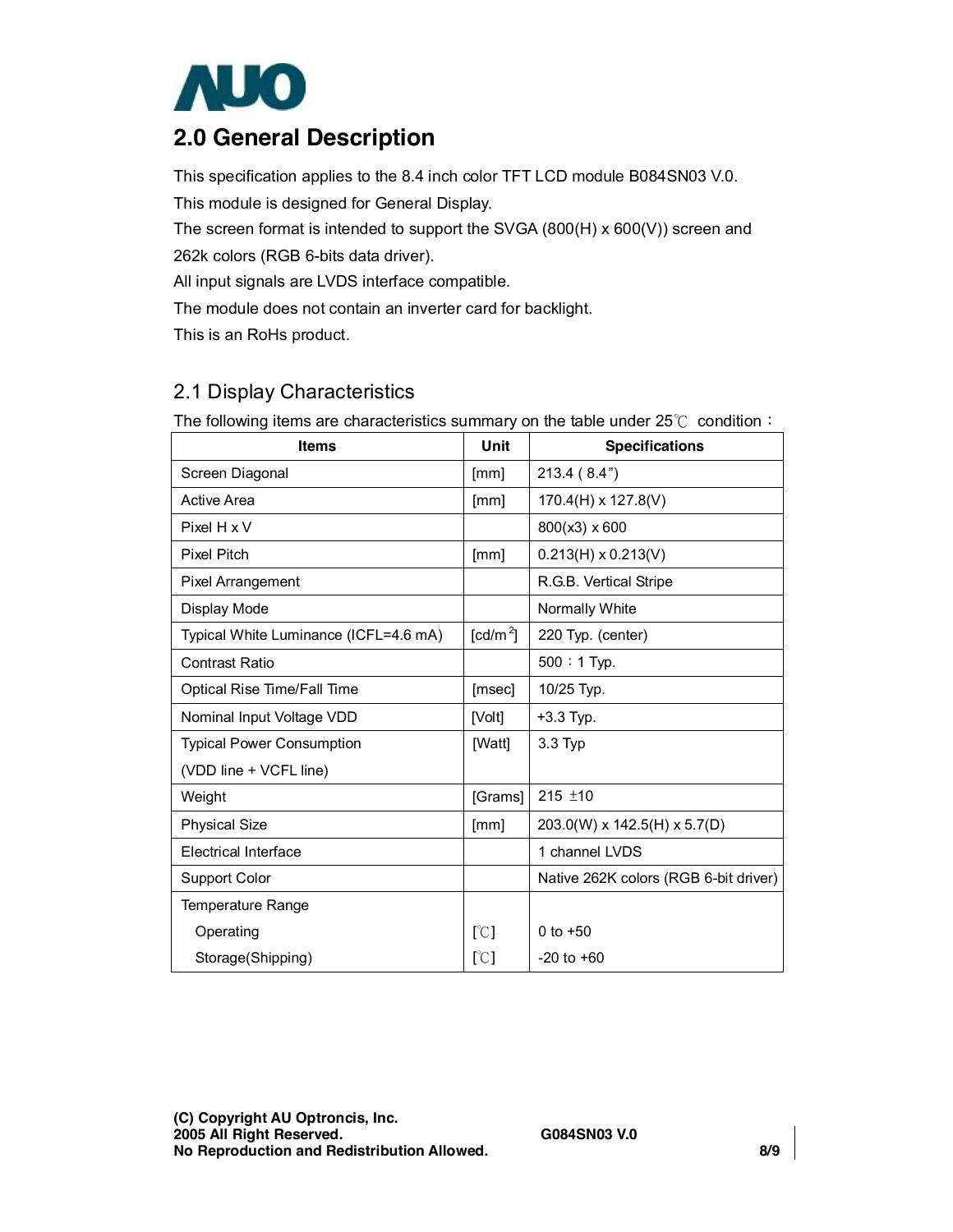

The following diagram shows the functional block of the 8.4 inches Color TFT LCD Module:

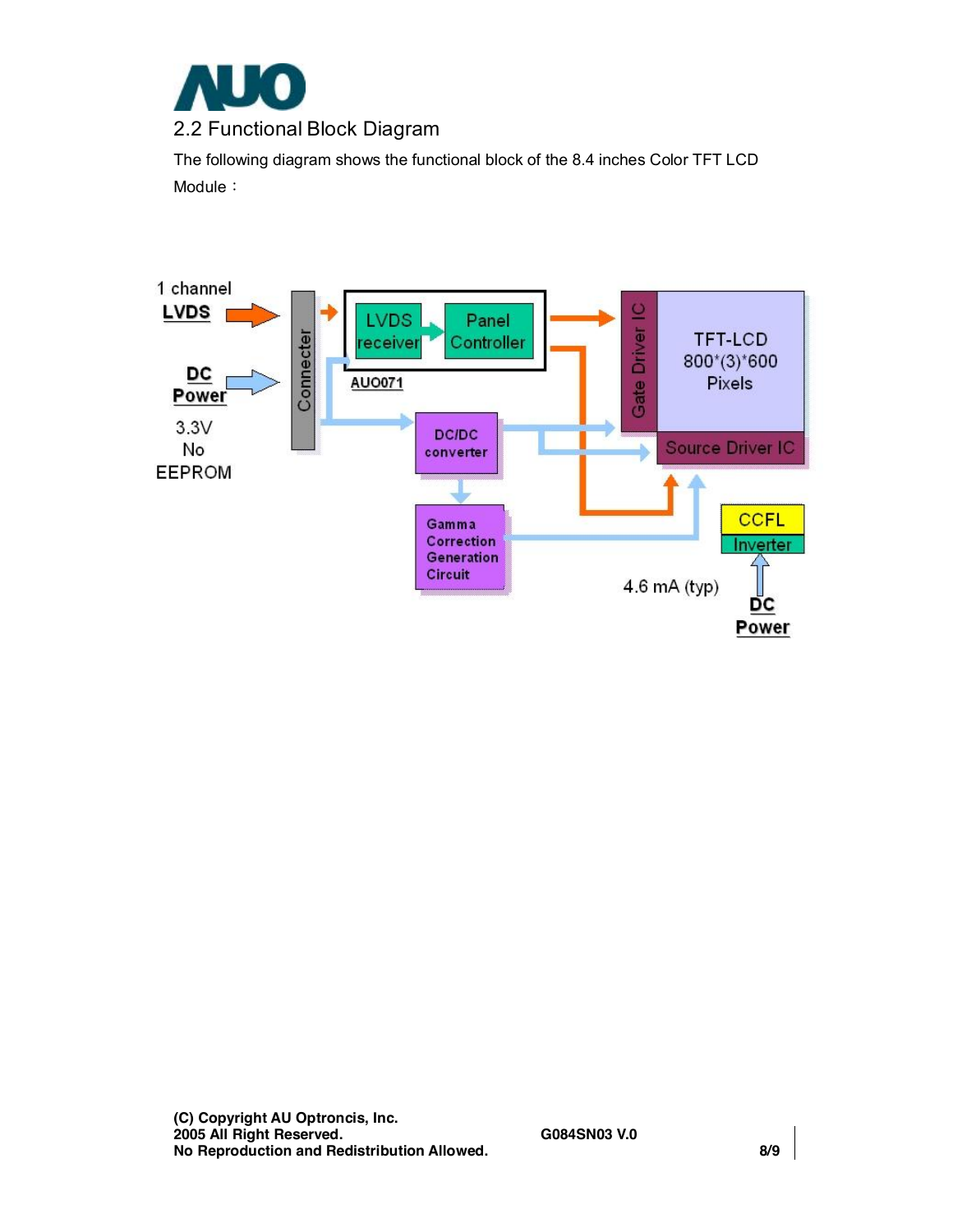

| Item                         | <b>Symbol</b> | Min    | Max         | Unit                      | <b>Conditions</b> |  |
|------------------------------|---------------|--------|-------------|---------------------------|-------------------|--|
| Logic/LCD Drive Voltage      | <b>VDD</b>    | $-0.3$ | $+4.0$      | [Volt]                    |                   |  |
| Input Voltage of Signal      | Vin           | $-0.3$ | $VDD+0.3$   | [Volt]                    |                   |  |
| <b>CCFL Current</b>          | <b>ICFL</b>   | 3      | 6           | $[mA]$ rms                |                   |  |
| <b>CCFL Ignition Voltage</b> | Vs            | 441    | 539         | Vrms                      |                   |  |
| Operating Temperature        | <b>TOP</b>    | 0      | $+50$       | [°C]                      | Note <sub>1</sub> |  |
| <b>Operating Humidity</b>    | <b>HOP</b>    | 8      | 90          | [%RH]                     | Note1             |  |
| Storage Temperature          | TST           | $-20$  | $+60$       | $\lceil \text{°C} \rceil$ | Note <sub>1</sub> |  |
| Storage Humidity             | <b>HST</b>    | 5      | 90          | [%RH]                     | Note <sub>1</sub> |  |
| Vibration                    |               |        | 1.0, 10-500 | [G, Hz]                   | 2hr/axis X, Y, Z  |  |
| Shock                        |               |        | 220, 2      | IG, msl                   | Half sine wave    |  |

Absolute maximum ratings of the module is as follows:

**Note1**: Maximum Wet-Bulb should be 39℃ and no condensation.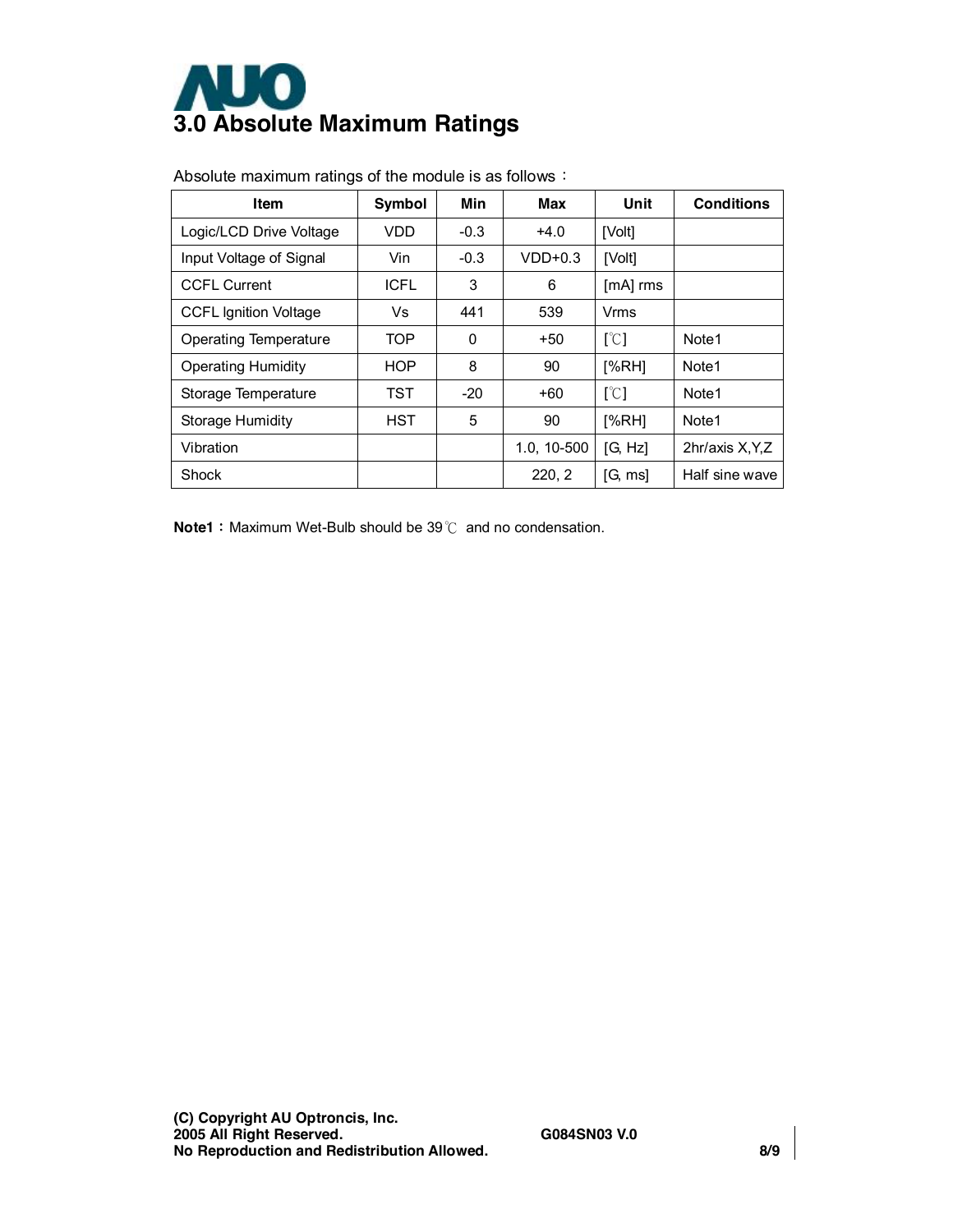

# **4.0 Optical Characteristics**

The optical characteristics are measured under stable conditions as follows under 25℃ condition:

| <b>Item</b>          | Unit                   | <b>Conditions</b>                  | Min.     | Typ.     | Max.  |
|----------------------|------------------------|------------------------------------|----------|----------|-------|
| <b>Viewing Angle</b> | [degree]               | Horizontal (Right)                 |          | 65       |       |
|                      | [degree]               | $K = 10$<br>(Left)                 |          | 65       |       |
| K: Contrast ratio    | [degree]               | Vertical<br>(Upper)                |          | 65       |       |
|                      | [degree]               | $K = 10$<br>(Lower)                |          | 45       |       |
| White Uniformity     |                        | 9 Points                           |          |          | 1.6   |
| Contrast ratio       |                        | $\theta = 0^{\circ}$               | 300      | 500      |       |
| Response Time        | [msec]                 | Rising                             |          | 10       | 20    |
| (Room Temp)          | [msec]                 | Falling                            |          | 25       | 30    |
| Color                |                        | Red<br>X                           | 0.540    | 0.570    | 0.600 |
| Chromaticity         |                        | Red<br>y                           | 0.290    | 0.320    | 0.350 |
| Coordinates(CIE)     |                        | Green<br>$\boldsymbol{\mathsf{x}}$ | 0.290    | 0.320    | 0.350 |
|                      |                        | Green<br>y                         | 0.530    | 0.560    | 0.590 |
|                      |                        | <b>Blue</b><br>x                   | 0.120    | 0.150    | 0.180 |
|                      |                        | Blue<br>y                          | 0.090    | 0.120    | 0.150 |
|                      |                        | White<br>X                         | 0.280    | 0.310    | 0.340 |
|                      |                        | White<br>v                         | 0.300    | 0.330    | 0.360 |
| White Luminance      | $\lceil cd/m^2 \rceil$ | $\theta = 0^{\circ}$               | 200      | 220      |       |
| (ICFL 4.6 mA)        |                        |                                    | (Center) | (Center) |       |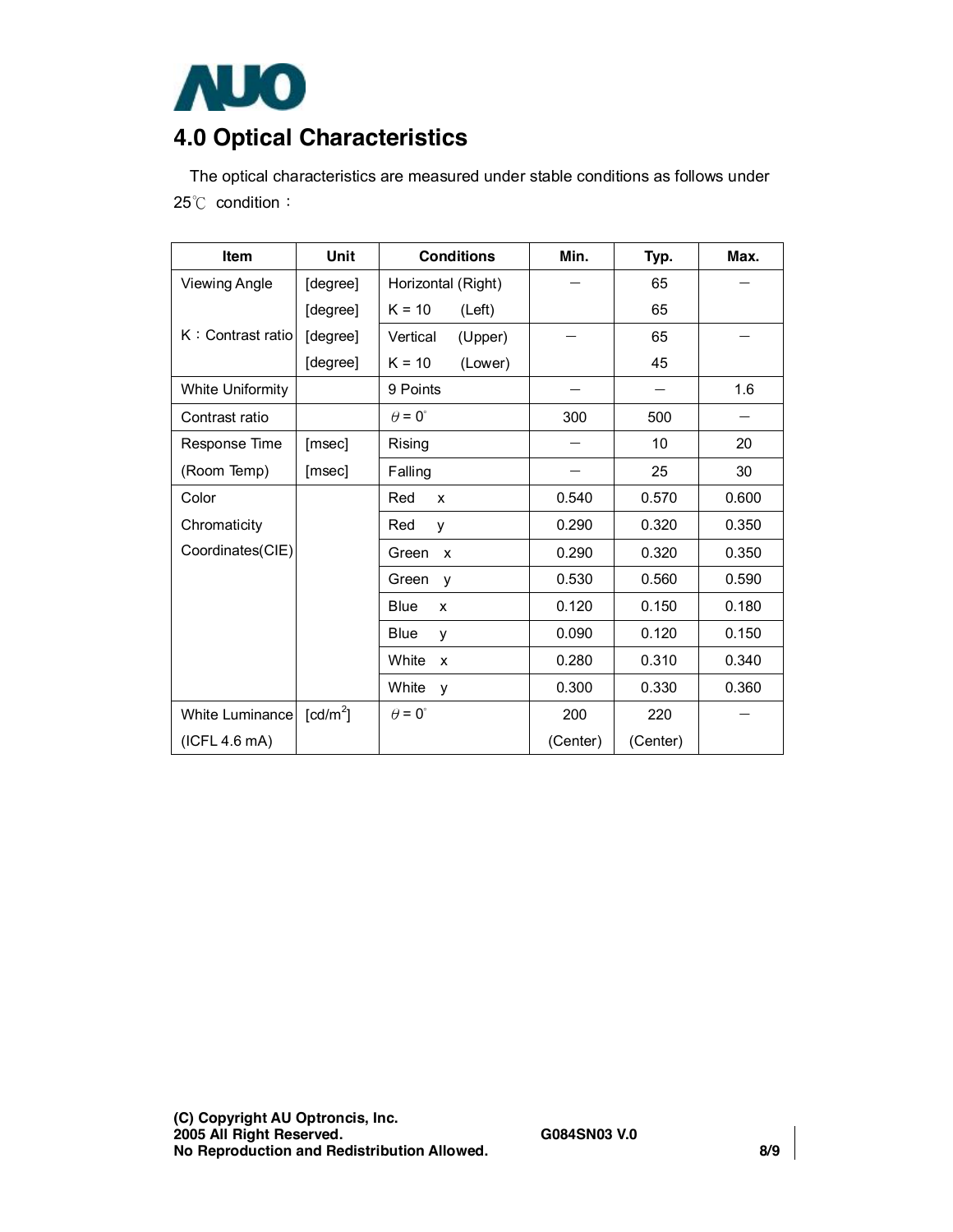

#### **Note 1: Definition of white uniformity:**

White uniformity is calculated with the following formula. Luminance are measured at the following nine points (1~9).

 $\delta w$ Maximum Brightness of nine points

Minimum Brightness of nine points

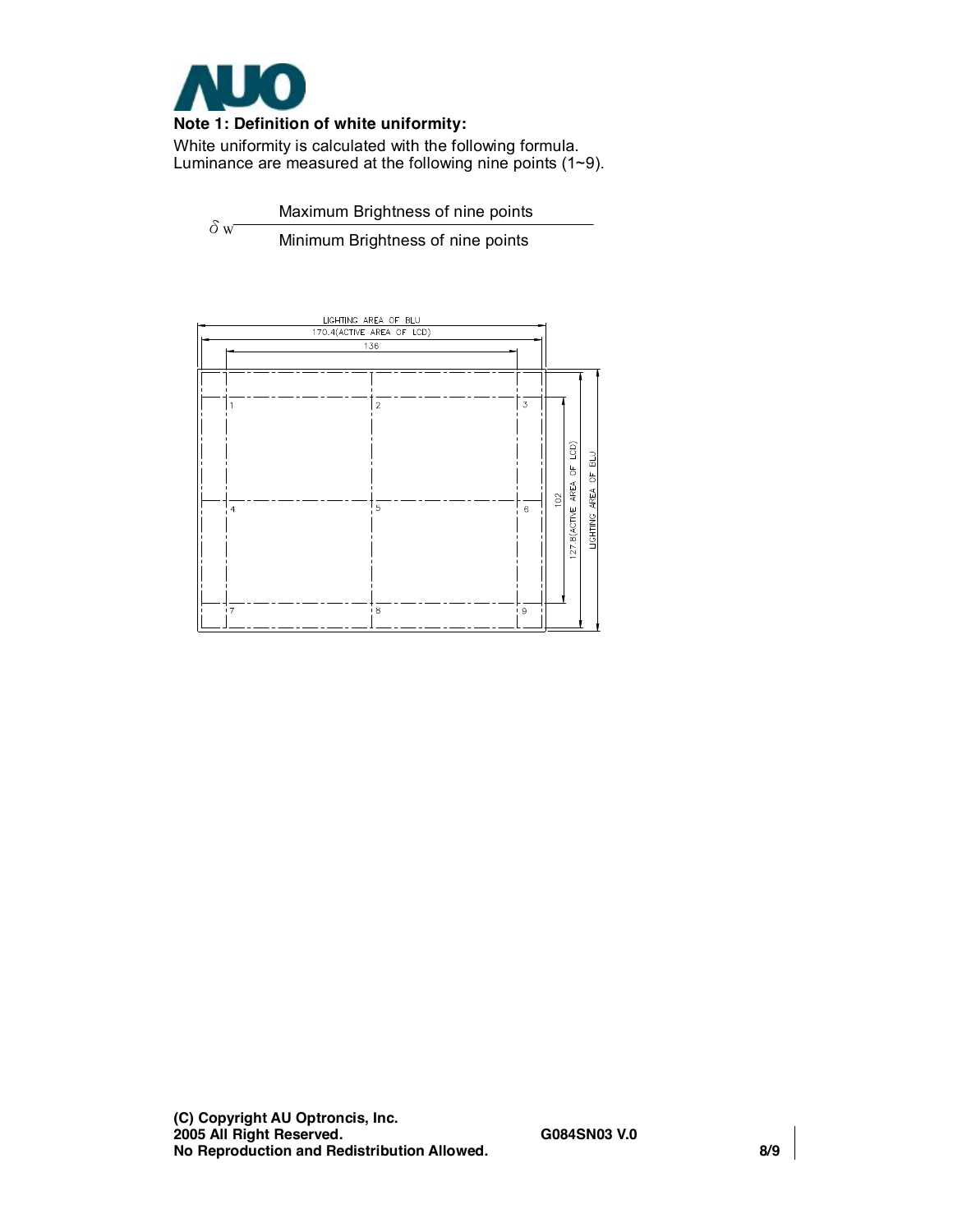

### 5.1 Connectors

Physical interface is described as for the connector on module.

These connectors are capable of accommodating the following signals and will be following components.

| <b>Connector Name / Designation</b>   | For Signal Connector          |
|---------------------------------------|-------------------------------|
| <b>Manufacturer</b>                   | <b>HIROSE</b>                 |
| <b>Type / Part Number</b>             | <b>HRS DF 19K-20P-1H</b>      |
| <b>Mating Connector / Part Number</b> | HRS DF19G-20S-1C (WIRE TYPE)) |
| <b>Mating Connector / Part Number</b> | HRS DF19-20S-1F (FPC TYPE)    |

| <b>Connector Name / Designation</b>   | For Lamp Connector |
|---------------------------------------|--------------------|
| <b>Manufacturer</b>                   | JST                |
| <b>Type / Part Number</b>             | <b>BHSR-02VS-1</b> |
| <b>Mating Connector / Part Number</b> | SM02B-BHSS-1-TB    |

### 5.2 Signal Pin

| Pin No.        | <b>Signal Name</b> | Pin No.         | <b>Signal Name</b>  |
|----------------|--------------------|-----------------|---------------------|
| 1              | <b>VDD</b>         | $\overline{2}$  | <b>VDD</b>          |
| 3              | <b>GND</b>         | 4               | <b>GND</b>          |
| 5              | RxIN0-             | 6               | RxIN <sub>0</sub> + |
| $\overline{7}$ | <b>GND</b>         | 8               | RxIN1-              |
| 9              | $RxIN1+$           | 10              | <b>GND</b>          |
| 11             | RxIN2-             | 12 <sub>2</sub> | RxIN2+              |
| 13             | <b>GND</b>         | 14              | CKIN-               |
| 15             | CKIN+              | 16              | <b>GND</b>          |
| 17             | NC                 | 18              | <b>NC</b>           |
| 19             | <b>GND</b>         | 20              | <b>GND</b>          |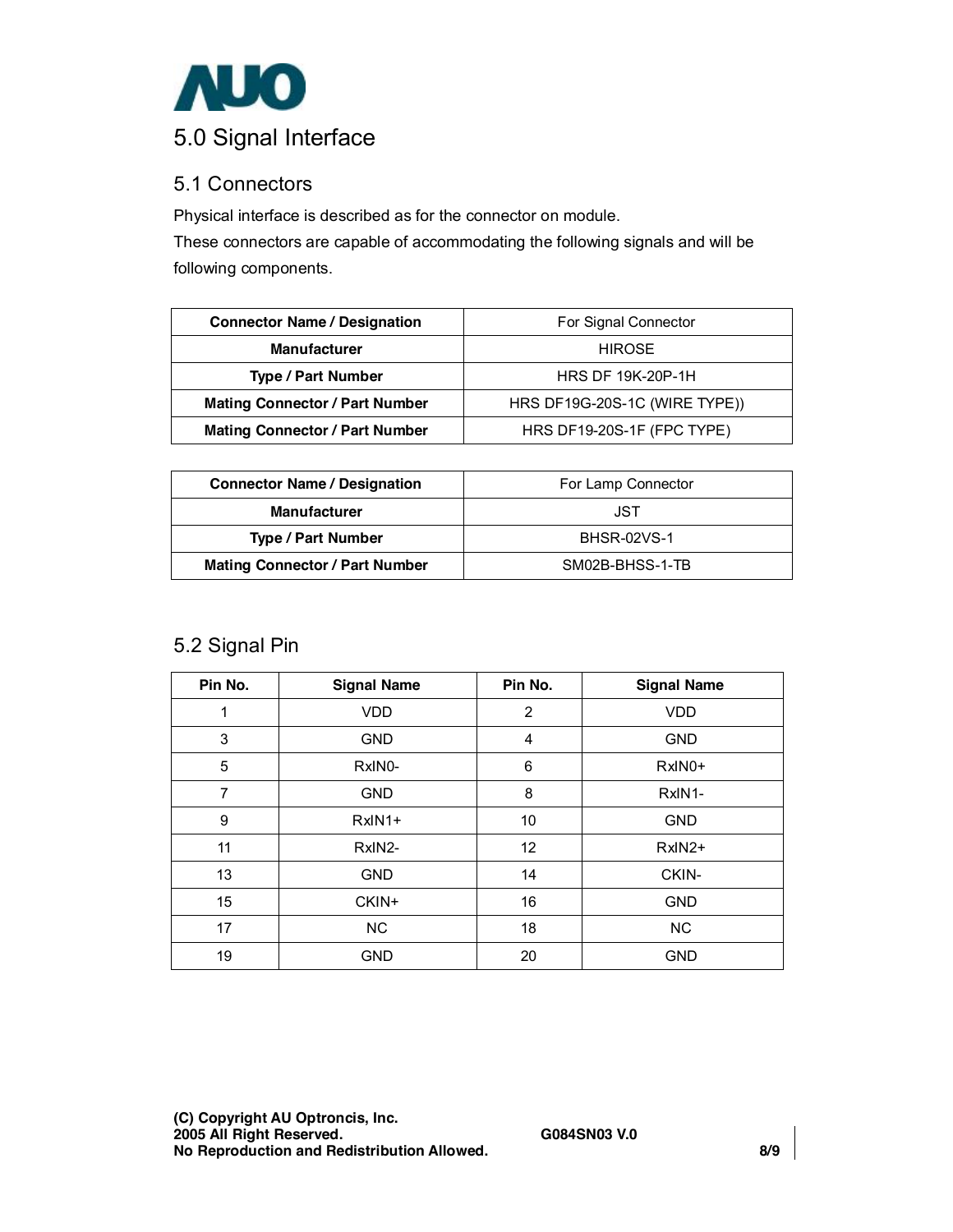

The module using a LVDS receiver. LVDS is a differential signal technology for LCD interface and high speed data transfer device. Transmitter shall be SN75LVDS84 (negative edge sampling) or compatible.

**Note**: Input signals shall be low or Hi-Z state when VDD is off.

| <b>Signal Name</b> | <b>Description</b>                                           |
|--------------------|--------------------------------------------------------------|
| RxIN0-, RxIN0+     | LVDS differential data input (Red0-Red5, Green0)             |
| RxIN1-, RxIN1+     | LVDS differential data input (Green1-Green5, Blue0-Blue1)    |
| RxIN2-, RxIN2+     | LVDS differential data input (Blue2-Blue5, Hsync, Vsync, DE) |
| CKIN-, CKIN+       | LVDS differential clock input                                |
| VDD                | +3.3V Power Supply                                           |
| <b>GND</b>         | Ground                                                       |
| <b>NC</b>          | No Connection                                                |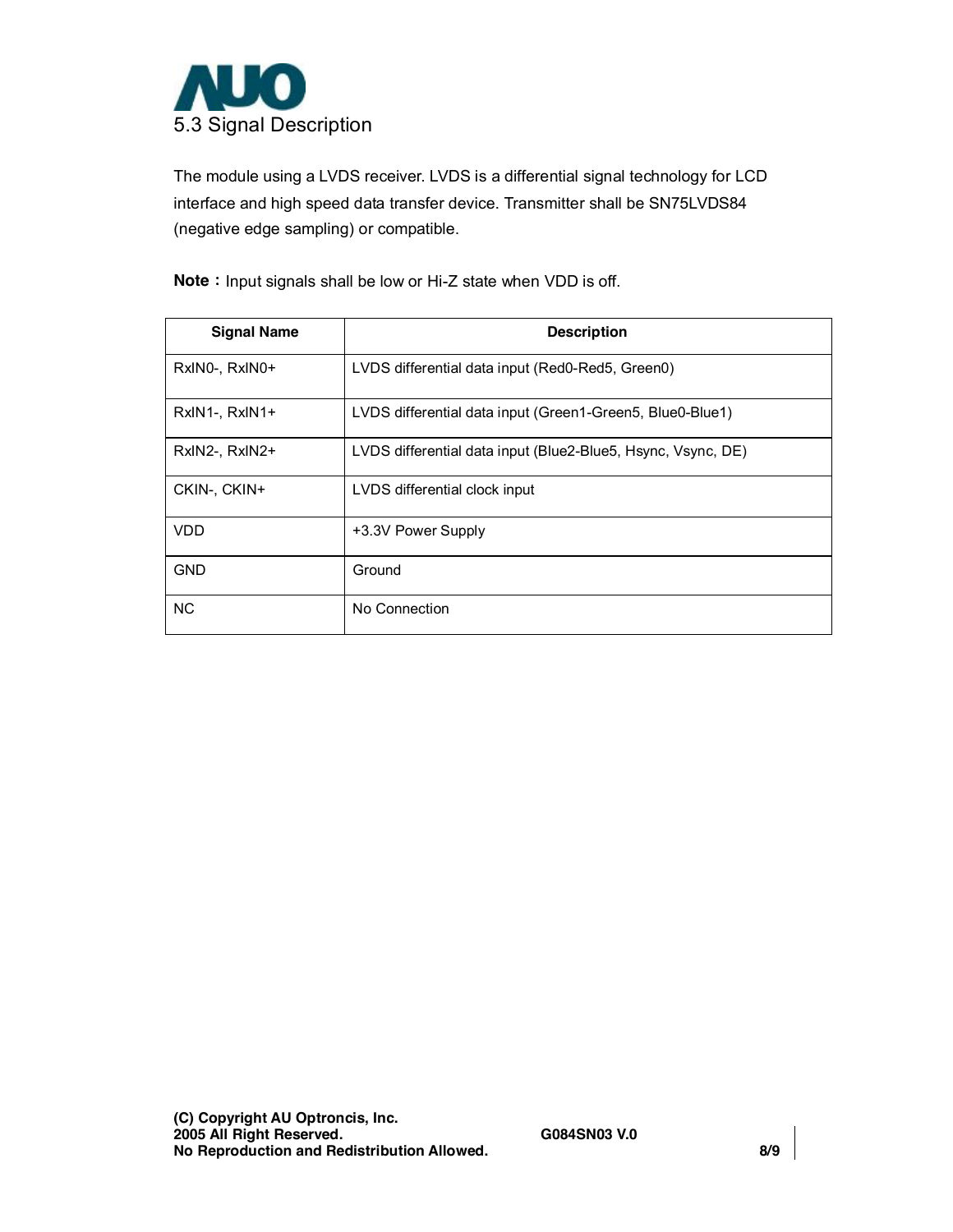

| <b>Signal Name</b> | <b>Description</b>     |                                                        |
|--------------------|------------------------|--------------------------------------------------------|
| +RED5              | Red Data 5 (MSB)       | Red-pixel Data                                         |
| +RED4              | Red Data 4             | Each red pixel's brightness data consists of these     |
| +RED3              | Red Data 3             | 6 bits pixel data.                                     |
| +RED2              | Red Data 2             |                                                        |
| +RED1              | Red Data 1             |                                                        |
| +RED0              | Red Data 0 (LSB)       |                                                        |
|                    | Red-pixel Data         |                                                        |
| +GREEN5            | Green Data 5 (MSB)     | Green-pixel Data                                       |
| +GREEN4            | Green Data 4           | Each green pixel's brightness data consists of these   |
| +GREEN3            | Green Data 3           | 6 bits pixel data.                                     |
| +GREEN2            | Green Data 2           |                                                        |
| +GREEN1            | Green Data 1           |                                                        |
| +GREEN0            | Green Data 0 (LSB)     |                                                        |
|                    | Green-pixel Data       |                                                        |
| +BLUE5             | Blue Data 5 (MSB)      | <b>Blue-pixel Data</b>                                 |
| +BLUE4             | Blue Data 4            | Each blue pixel's brightness data consists of these    |
| +BLUE3             | Blue Data 3            | 6 bits pixel data.                                     |
| +BLUE2             | Blue Data 2            |                                                        |
| +BLUE1             | Blue Data 1            |                                                        |
| +BLUE0             | Blue Data 0 (LSB)      |                                                        |
|                    | <b>Blue-pixel Data</b> |                                                        |
| <b>CLK</b>         | Data Clock             | The typical frequency is 40MHz. The signal is          |
|                    |                        | used to strobe the pixel data and DE signals.          |
|                    |                        | All pixel data shall be valid at the falling edge when |
|                    |                        | the DE signal is high.                                 |
| DE                 | Display Timing         | This signal is strobed at the falling edge of CLK.     |
|                    |                        | When the signal is high, the pixel data shall be valid |
|                    |                        | to be displayed.                                       |
| <b>VSYNC</b>       | Vertical Sync          | The signal is synchronized to CLK.                     |
| <b>HSYNC</b>       | Horizontal Sync        | The signal is synchronized to CLK.                     |

**Note**: Output signals from any system shall be low or Hi-Z state when VDD is off.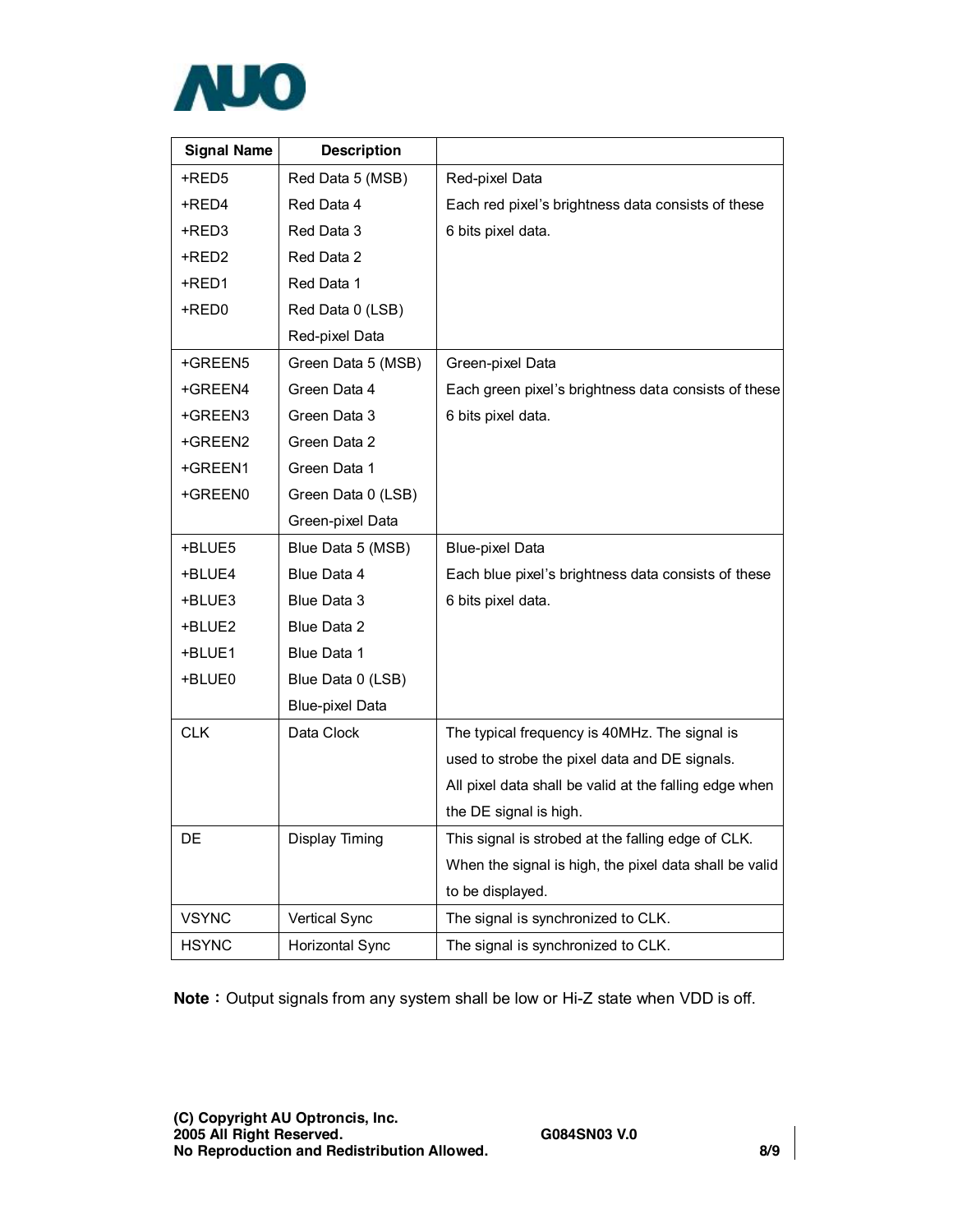

Input signals shall be low or Hi-Z state when VDD is off. It is recommended to refer the specifications of SN75LVDS86(Texas Instruments) in detail.

| Item                             | Symbol      | Min.     | Typ. | Max.                     | Unit       |
|----------------------------------|-------------|----------|------|--------------------------|------------|
| The differential level           | VID.        | 0.1      |      | 0.6                      | v          |
| The common mode input<br>voltage | VIC         | VID<br>2 |      | VID.<br>2.4<br>2         | v          |
| The input setup time             | tsu         | 0.5      |      | $\overline{\phantom{a}}$ | ns         |
| The input hold time              | thd         | 0.5      |      | $\overline{\phantom{a}}$ | ns         |
| High-level input voltage         | <b>VIAP</b> | 2.0      |      |                          | V          |
| Low-level input voltage          | <b>VIAM</b> |          |      | 0.8                      | v          |
| Clock frequency                  | <b>CLK</b>  | 31       |      | 68                       | <b>MHz</b> |

Signal electrical characteristics are as follows:



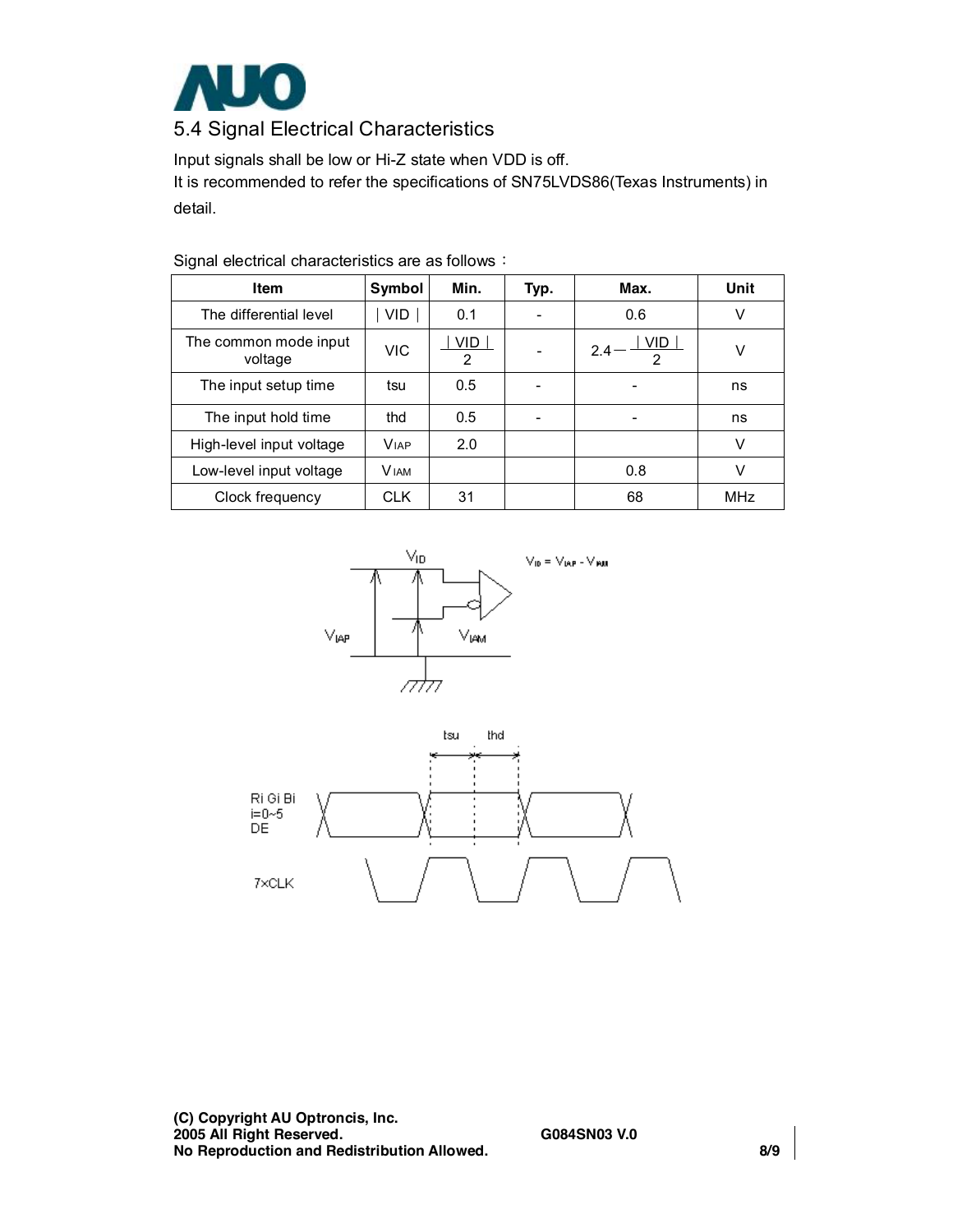

| Pin no. | Symbol | <b>Function</b>            | <b>Remark</b>      |
|---------|--------|----------------------------|--------------------|
|         |        | CCFL power supply $(H.V.)$ | Cable color: Pink  |
|         |        | CCFL power supply(GND)     | Cable color: White |

## **6.0 Pixel Format Image**

Following figure shows the relationship of the input signals and LCD pixel format:

|            |   | $\mathbf{1}$                     |              |                | $\overline{2}$         |   |  |                |  |  |                |                |  |  |  |                |   | 799             |                | 800   |                |   |
|------------|---|----------------------------------|--------------|----------------|------------------------|---|--|----------------|--|--|----------------|----------------|--|--|--|----------------|---|-----------------|----------------|-------|----------------|---|
| 1st Line   | R |                                  | G B R        |                | G                      | B |  |                |  |  |                |                |  |  |  |                | R |                 |                | G B R | G              | B |
|            |   | $\blacksquare$                   |              |                | $\blacksquare$         |   |  |                |  |  |                |                |  |  |  |                |   |                 |                |       |                |   |
|            |   | $\blacksquare$<br>$\blacksquare$ |              |                | $\bullet$<br>$\bullet$ |   |  |                |  |  |                |                |  |  |  |                |   | $\blacksquare$  |                |       |                |   |
|            |   | $\blacksquare$                   |              | $\blacksquare$ |                        |   |  |                |  |  |                |                |  |  |  |                |   |                 |                |       |                |   |
|            |   | $\blacksquare$                   |              | $\blacksquare$ |                        |   |  |                |  |  | $\blacksquare$ |                |  |  |  | $\blacksquare$ |   |                 | $\blacksquare$ |       |                |   |
|            |   | $\blacksquare$                   |              |                | $\bullet$              |   |  |                |  |  |                | $\blacksquare$ |  |  |  |                |   |                 |                |       | $\blacksquare$ |   |
|            |   | $\blacksquare$<br>$\blacksquare$ |              |                | $\bullet$<br>$\bullet$ |   |  |                |  |  |                |                |  |  |  |                |   |                 |                |       | $\blacksquare$ |   |
|            |   | $\blacksquare$                   |              | $\blacksquare$ |                        |   |  |                |  |  |                |                |  |  |  | $\blacksquare$ |   |                 |                |       |                |   |
|            |   | $\blacksquare$                   |              | $\bullet$      |                        |   |  |                |  |  |                | $\blacksquare$ |  |  |  |                |   |                 |                |       |                |   |
|            |   | $\blacksquare$                   |              |                | $\bullet$              |   |  |                |  |  |                |                |  |  |  |                |   |                 |                |       |                |   |
|            |   |                                  |              |                | $\blacksquare$         |   |  | $\blacksquare$ |  |  |                |                |  |  |  |                |   |                 |                |       |                |   |
|            |   |                                  |              |                |                        |   |  |                |  |  |                |                |  |  |  |                |   |                 |                |       |                |   |
| 600th Line | R | G                                | $\mathsf{B}$ | R              | G                      | B |  |                |  |  |                |                |  |  |  |                | R | $\vert G \vert$ |                | B R   | G              | B |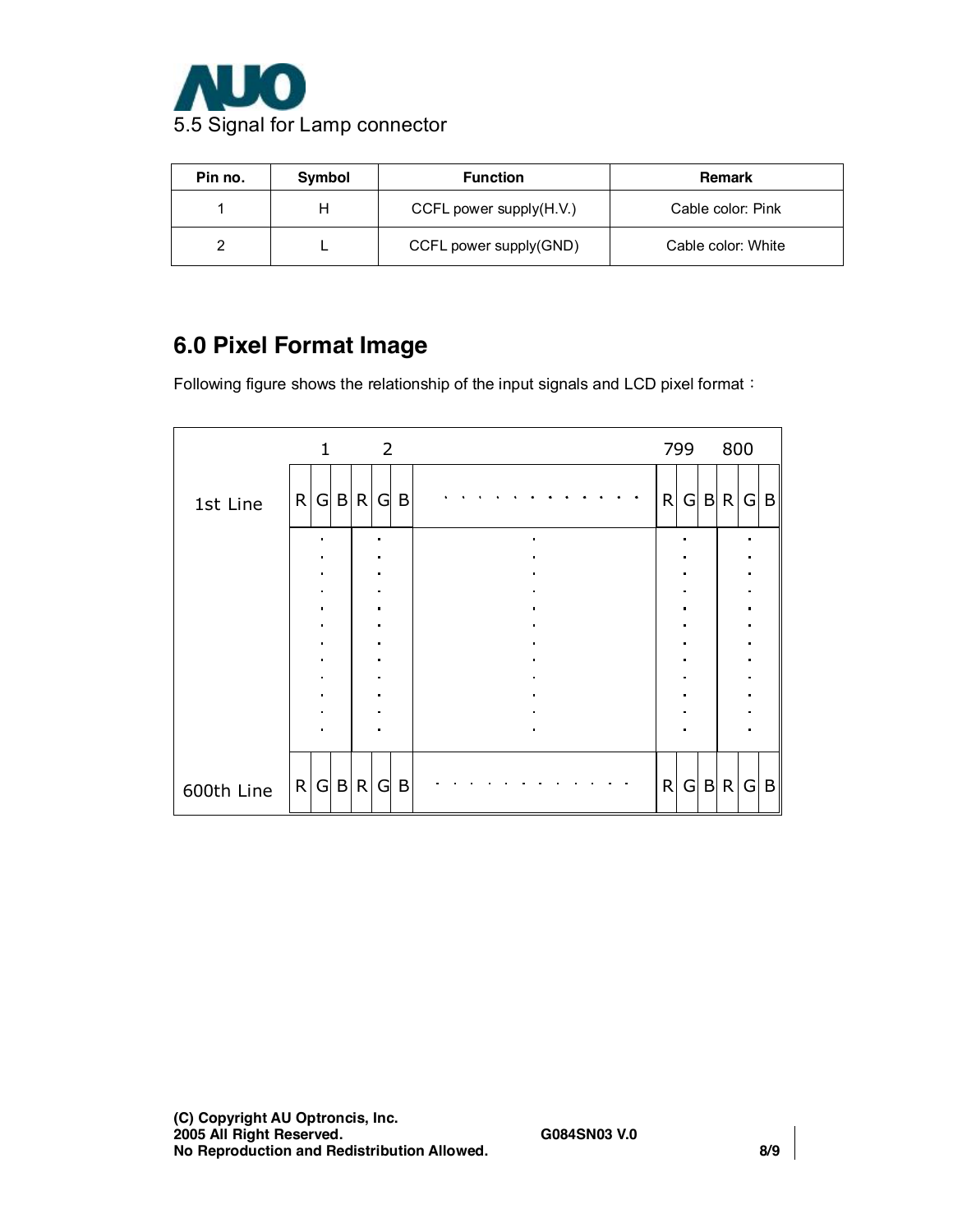

## **7.0 Parameter guide line for CFL inverter**

| <b>Parameter</b>                | Min    | <b>Typ</b>               | Max             | Units             | Condition         |
|---------------------------------|--------|--------------------------|-----------------|-------------------|-------------------|
| White Luminance                 | 200    | 220                      |                 | Cd/m <sup>2</sup> |                   |
| CCFL current (ICFL)             | 3.0    | 4.6                      |                 | mArms             | Note1             |
| <b>CCFL Frequency (FCFL)</b>    | 50     | 60                       | 80              | <b>KHz</b>        | Note4             |
| CCFL Ignition Voltage (Vs)      |        | $\overline{\phantom{a}}$ | 1070(T=0 $°C$ ) | Vrms              | Note <sub>3</sub> |
|                                 |        |                          | 820(T=25 $°C$ ) |                   |                   |
| <b>CCFL Voltage (Reference)</b> | 441    | 490                      | 539             | <b>Vrms</b>       | Note1             |
| (VCFL)                          |        |                          |                 |                   |                   |
| <b>CCFL Power consumption</b>   |        | 2.3                      |                 | W                 | Note <sub>2</sub> |
| (PCFL)                          |        |                          |                 |                   |                   |
| Lamp Life Time                  | 10,000 | 20,000                   |                 | Hr                | Note 1, 5         |

#### **Note1**:T=25℃

**Note2**: Inverter should be designed with the characteristic of lamp. When you are designing the inverter, the output voltage of the inverter should comply with the following conditions.

(1). The area under the positive and negative cycles of the waveform of the lamp current and lamp voltage should be area symmetric (the symmetric ratio should be larger than 90%).

(2). There should not be any spikes in the waveform.

(3). The waveform should be sine wave as possible.

(4). Lamp current should not exceed the maximum value within the operating temperature (It is prohibited to over the maximum lamp current even if operated in the non-guaranteed temperature). When lamp current is over the maximum value for a long time, it may cause fire. Therefore, it is recommend that the inverter should have the current limit circuit.

**Note3**: The inverter open voltage should be designed larger than the lamp starting voltage at  $T = 0^{\circ}$ C, otherwise backlight may be blinking for a moment after turning on or not be able to turn on. The open voltage should be measured after ballast capacitor. If an inverter has shutdown function it should keep its open voltage for longer than 1 second even if lamp connector is open.

**Note4**: Lamp frequency may produce interference with horizontal synchronous frequency and this may cause line flow on the display. Therefore lamp frequency shall be detached from the horizontal synchronous frequency and its harmonics as far as possible in order to avoid interference.

**Note5**: Brightness (ICFL=4.6mA) to be decreased to the 50% of the initial value.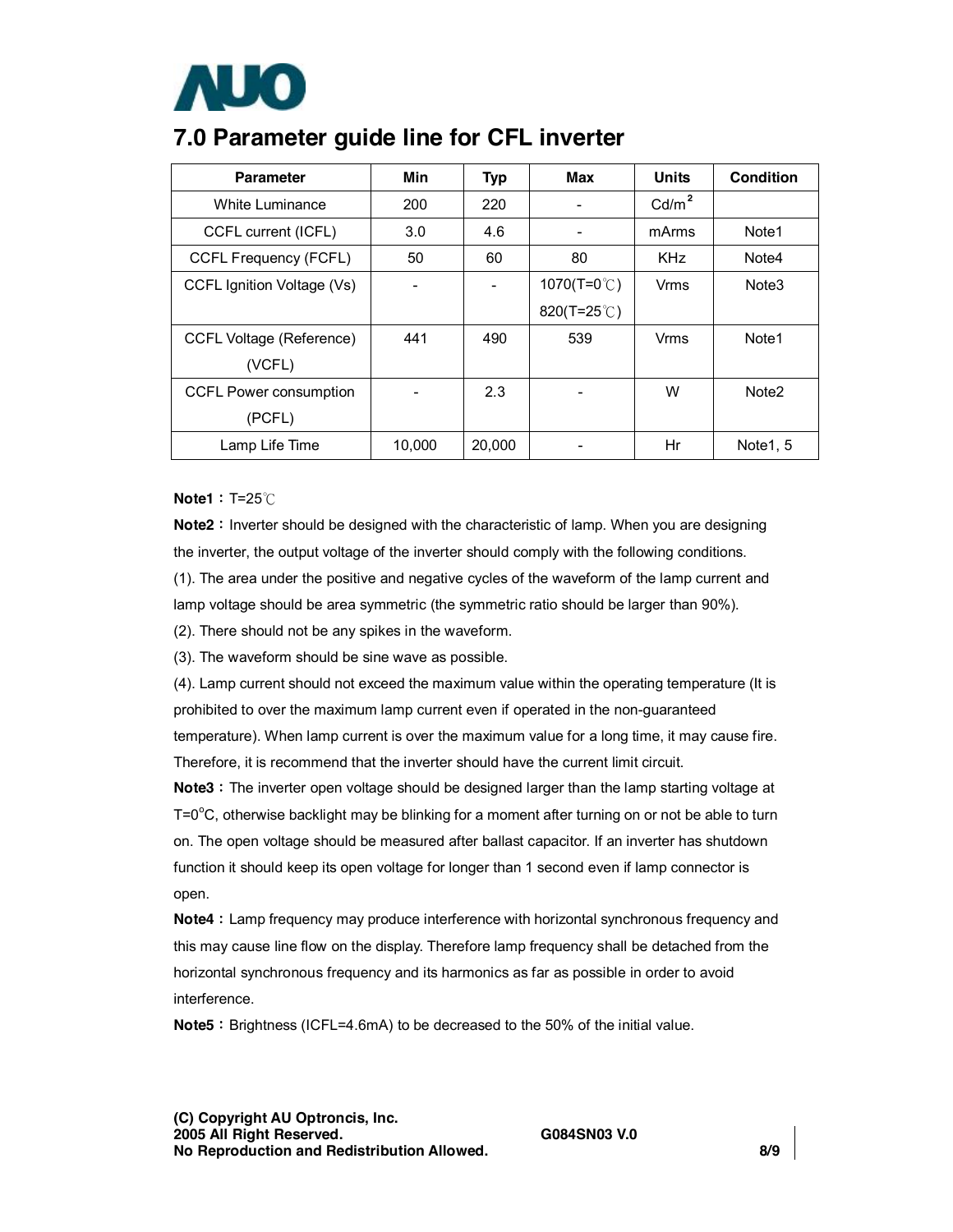

# **8.0 Interface Timings**

Basically, interface timing should match the VESA 800x600 /60Hz(VG901101) manufacturing guide line timing.

### 8.1 Timing Characteristics

#### (a) DE mode

| <b>Item</b>         | <b>Symbol</b> | Min. | Tvp. | Max. | Unit | <b>Remark</b> |
|---------------------|---------------|------|------|------|------|---------------|
| Clock frequency     | Fck           | 38   | 40   | 48   | MHz  |               |
| Horizontal blanking | Thb1          | 50   | 256  | 500  | Clk  |               |
| Vertical blanking   | Tvb1          | 10   | 28   | 150  | Th   |               |

#### (b) HV mode

| <b>Item</b>             | Symbol | Min. | Typ. | Max.                     | Unit       | <b>Remark</b> |
|-------------------------|--------|------|------|--------------------------|------------|---------------|
| Clock frequency         | Fck    | 38   | 40   | 48                       | <b>MHz</b> |               |
| Hsync period            | Th     | 850  | 1056 | 1300                     | <b>Clk</b> |               |
| Hsync pulse width       | Thw    | 10   | 128  |                          | <b>Clk</b> |               |
| Hsync front porch       | Thf    | 15   | 40   |                          | <b>Clk</b> |               |
| Hsync back porch        | Thb    | 10   | 88   | $\overline{\phantom{a}}$ | <b>Clk</b> |               |
| Hsync blanking          | Thb1   | 50   | 256  | 500                      | <b>CIK</b> |               |
| Vsync period            | Tv     | 610  | 628  | 750                      | Th         |               |
| Vsync pulse width       | Tvw    | 1    | 4    | $\overline{\phantom{0}}$ | Th         |               |
| Vsync front porch       | Tvf    | 0    | 1    | $\overline{a}$           | Th         |               |
| Vsync blanking          | Tvb1   | 10   | 28   | 150                      | Th         |               |
| Hsync/Vsync phase shift | Tvpd   | 2    | 320  |                          | <b>Clk</b> |               |

| <b>Item</b>              | Symbol | Value | Unit | <b>Description</b>                                                                                |
|--------------------------|--------|-------|------|---------------------------------------------------------------------------------------------------|
| Horizontal display start | The    | 218   | Clk  | After falling edge of Hsync, counting 218clk,  <br>then getting valid data from 219th clk's data. |
| Vertical display start   | Tve    | 25    | Th   | After falling edge of Vsync, counting 25th,<br>then getting 26th Th's data.                       |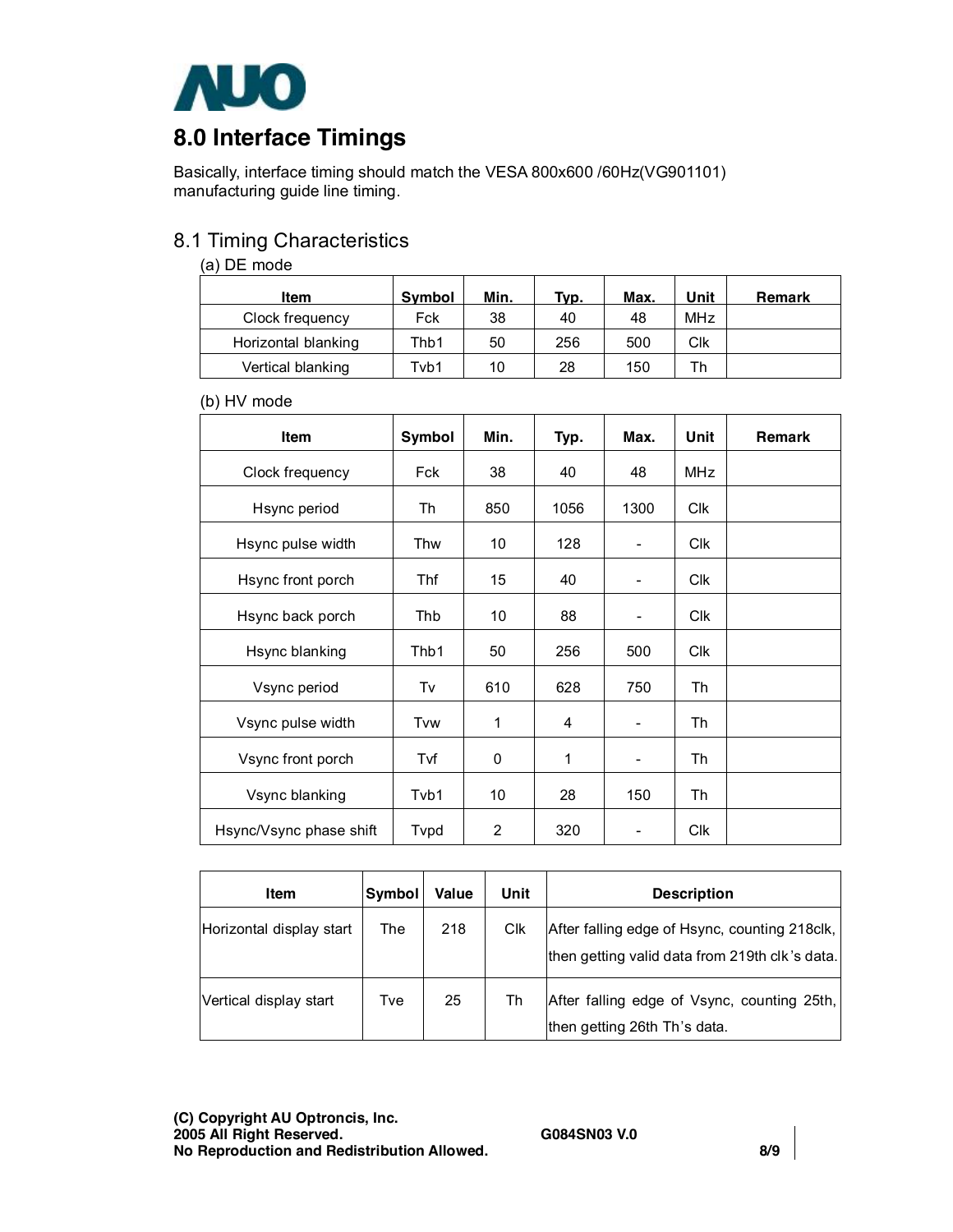

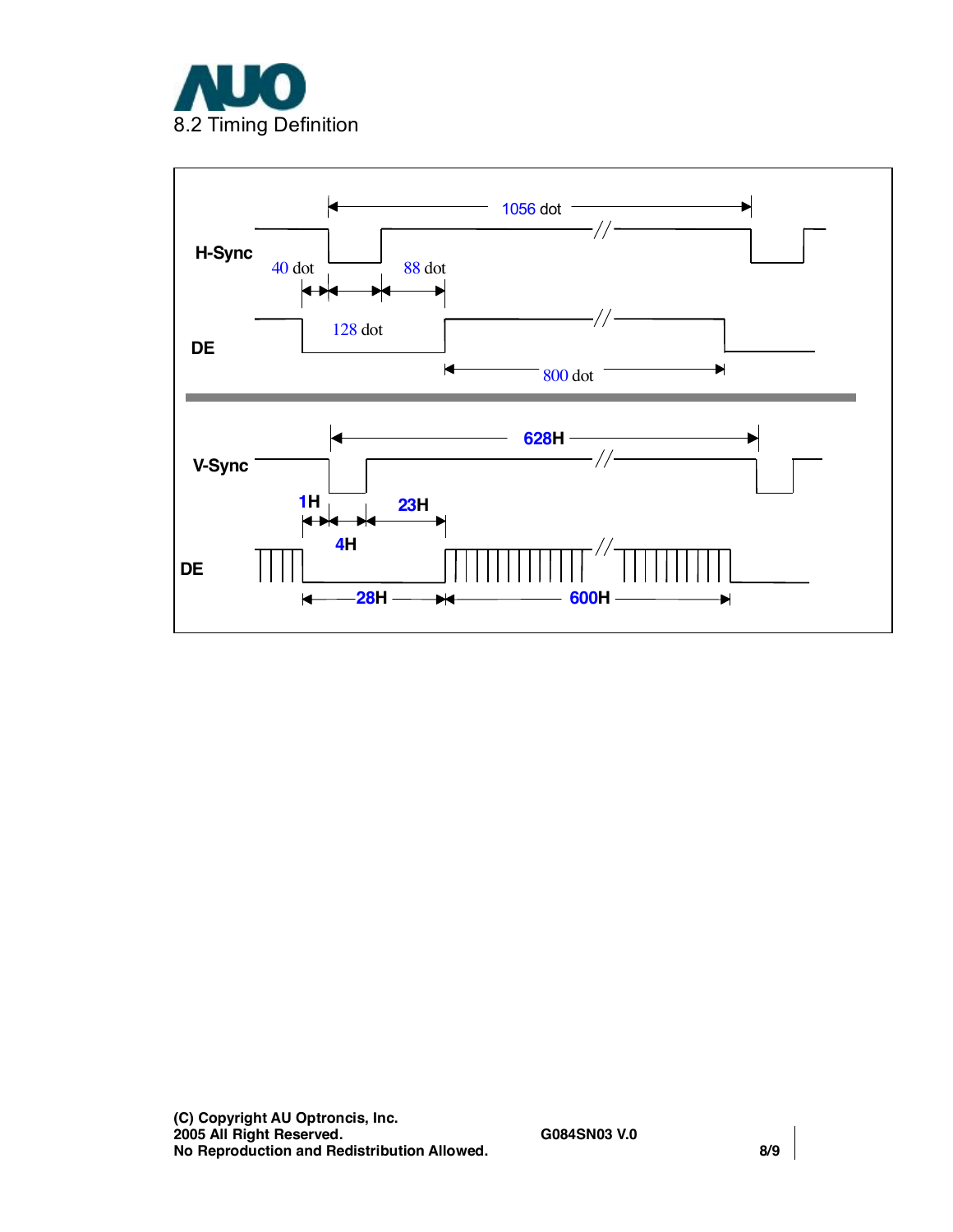

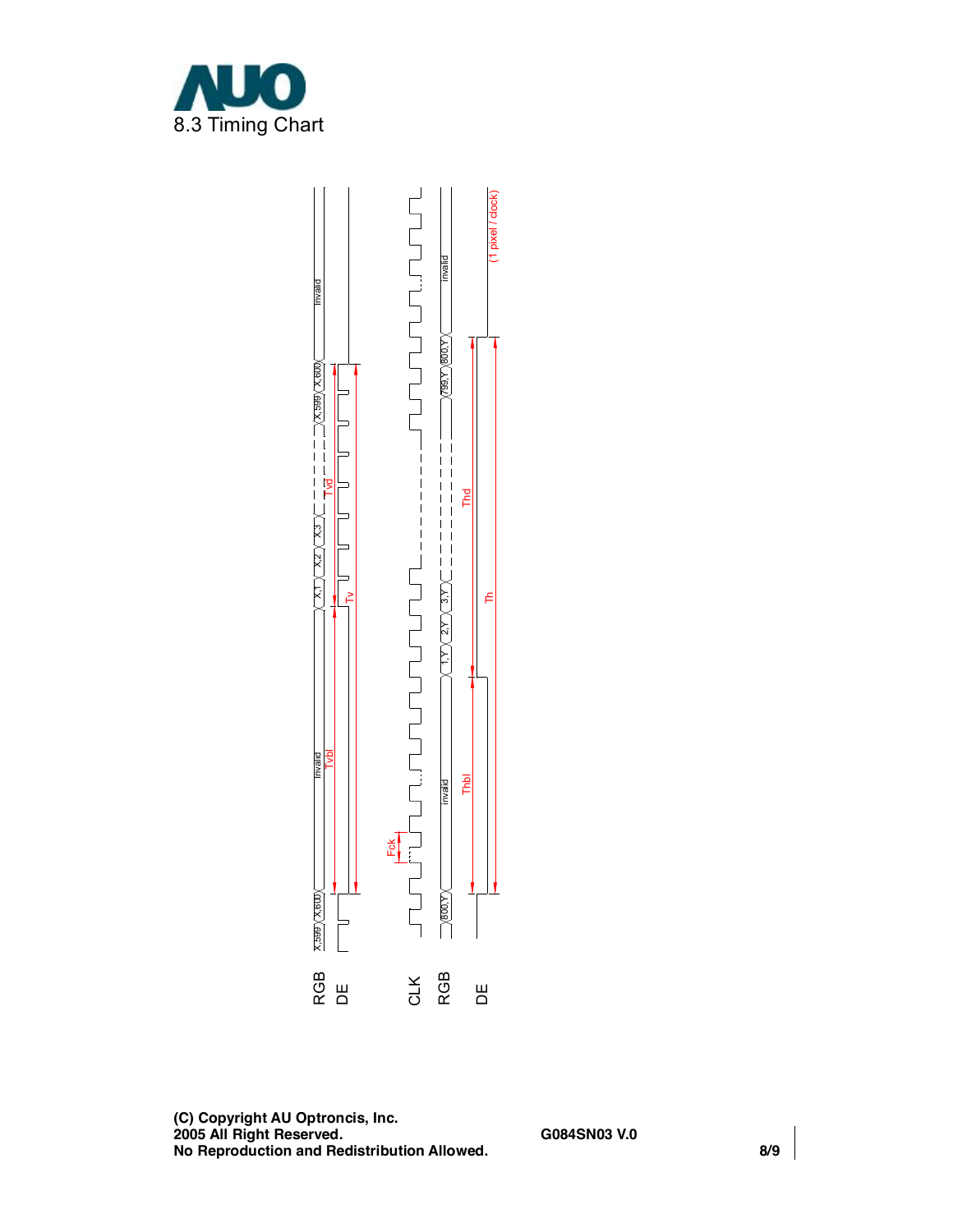

# **9.0 Power Consumption**

| Symbol                   | <b>Parameter</b>       | Min | <b>Typ</b> | <b>Max</b> | <b>Units</b> | <b>Condition</b> |
|--------------------------|------------------------|-----|------------|------------|--------------|------------------|
| <b>VDD</b>               | Logic/LCD Drive        | 3.0 | 3.3        | 3.6        | V            |                  |
|                          | Voltage                |     |            |            |              |                  |
| <b>PDD</b>               | <b>VDD Power</b>       |     | 0.76       |            | W            |                  |
| PDD Max                  | VDD Power max          |     | 0.86       |            | W            |                  |
| IDD                      | <b>IDD Current</b>     |     | 230        | ۰          | mArms        | Note 1           |
| <b>IDD Max</b>           | <b>IDD Current max</b> |     | 260        | 310        | mArms        | Note 2           |
| $\mathsf{V}_\mathsf{RP}$ | Power Ripple Voltage   |     | 100        |            | mVp-p        |                  |
| <b>RUSH</b>              | Inrush Current         |     | 1500       |            | mApeak       |                  |

Input power specifications are as follows:

**Note 1:** Effective value (mArms) at V<sub>cc</sub> = 3.3 V/25℃.



**Note 2:** 



**(C) Copyright AU Optroncis, Inc. 2005 All Right Reserved. G084SN03 V.0 No Reproduction and Redistribution Allowed. 8/9**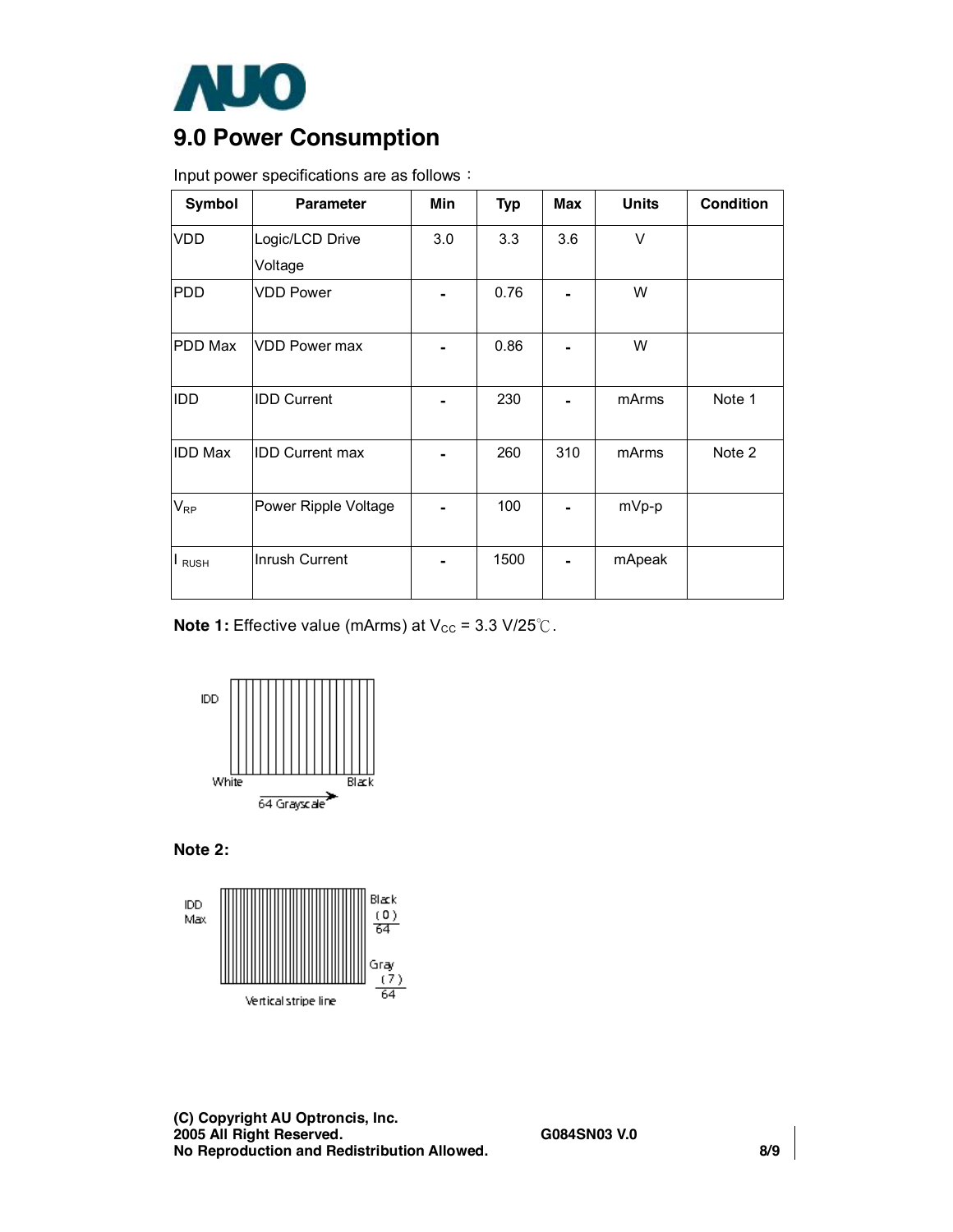



VDD power and lamp on/off sequence is as follows. Interface signals are also shown in the chart. Signals from any system shall be Hi-Z state or low level when VDD is off.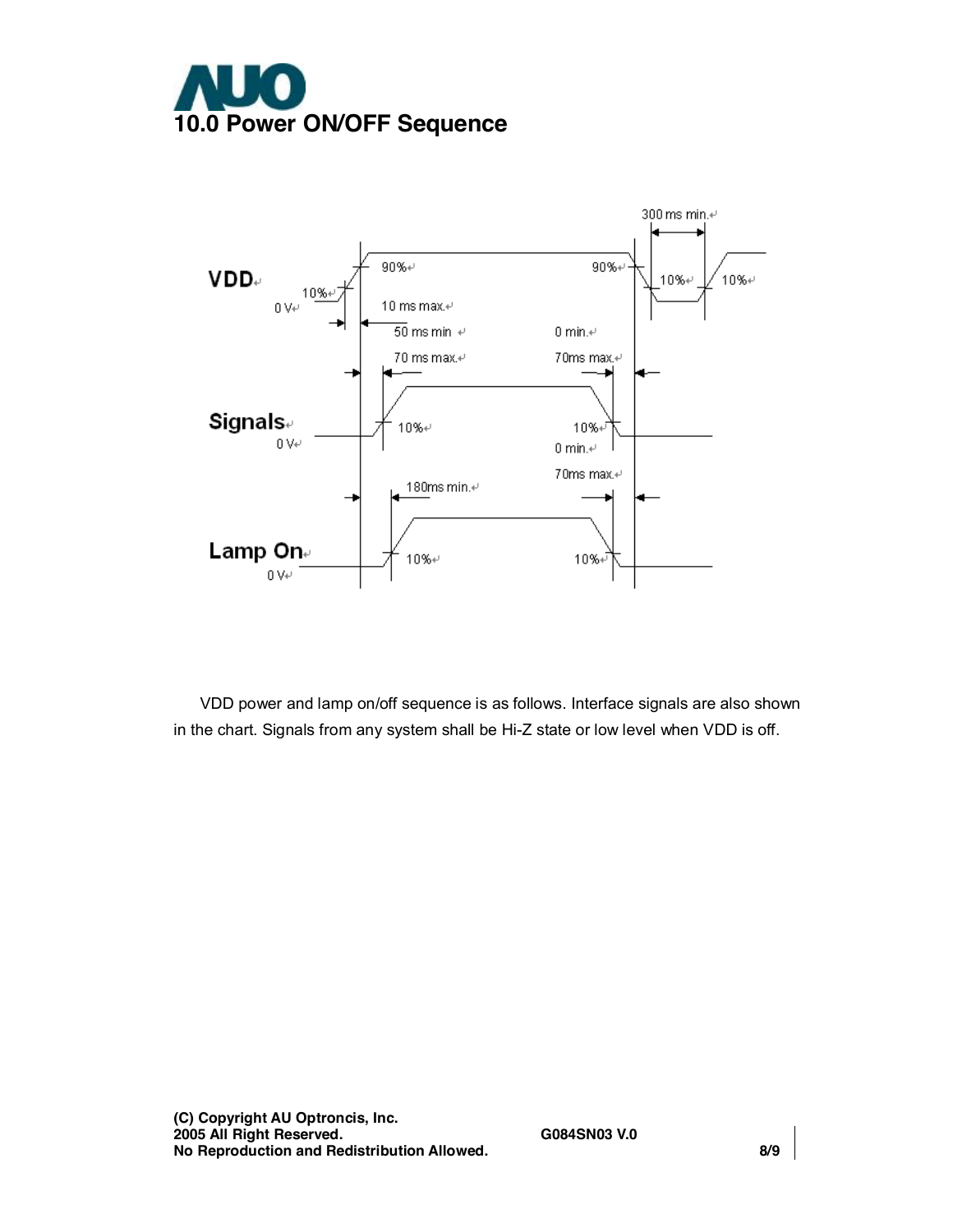

| <b>Test item</b>                              | <b>Test Condition</b>                                                                  | <b>Remark</b> |
|-----------------------------------------------|----------------------------------------------------------------------------------------|---------------|
| High temperature storage                      | 60℃, 300Hrs                                                                            | Note 1, 2, 3  |
| Low temperature storage                       | -20℃,300Hrs                                                                            | Note 1, 2, 3  |
| High temperature & high<br>humidity operation | 40℃, 90%RH, 300Hrs<br>(No condensation)                                                | Note 1, 2, 3  |
| High temperature operation                    | 50℃, 300Hrs                                                                            | Note 1, 2, 3  |
| Low temperature operation                     | $0^\circ\text{C}$ , 300Hrs                                                             | Note 1, 2, 3  |
| Temperature cycling<br>(non-operation)        | -20℃ <b>~60℃</b><br>1H, 10mins, 1H, 5cycles                                            | Note 1, 2, 3  |
| Electrostatic discharge<br>(non-operation)    | 150 pF, 150 $\Omega$ , 10kV, 1 second, 9 position<br>on the panel, 10 times each place | Note 3        |
| Vibration<br>(non-operation)                  | Sweep:1G, $10H_z \sim 500H_z \sim 10H_z/2.5$ min<br>2 hours for each direction X, Y, Z | Note 1, 2, 3  |
| Mechanical shock<br>(non-operation)           | 50G/11ms, 220G/2ms, ±X, ±Y, ±Z<br>once for each direction                              | Note 1, 2, 3  |

Note 1: Evaluation should be tested after storage at room temperature for one hour. Note 2: There should be no change which might affect the practical display function

when the display quality test is conducted under normal operating condition.

Note 3: Judgement: 1.Function OK.

2.No serious image quality degradation.

#### **Display quality**

The display quality of the color TFT-LCD module should be in compliance with the AUO's OQC inspection standard.

#### **Handling precaution**

The Handling of the TFT-LCD should be in compliance with the AUO's handling principle standard.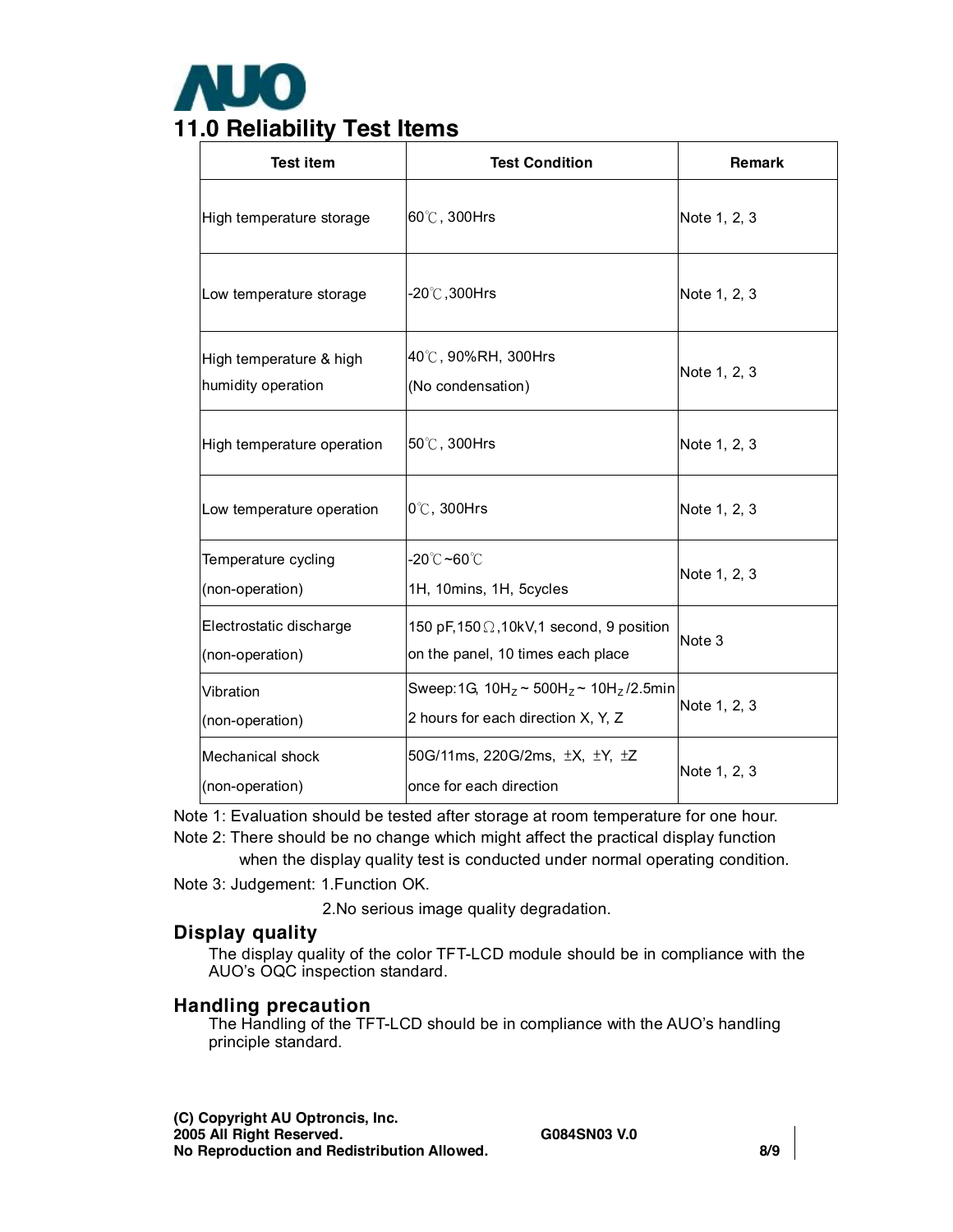



**(C) Copyright AU Optroncis, Inc. 2005 All Right Reserved. G084SN03 V.0 No Reproduction and Redistribution Allowed. 8/9**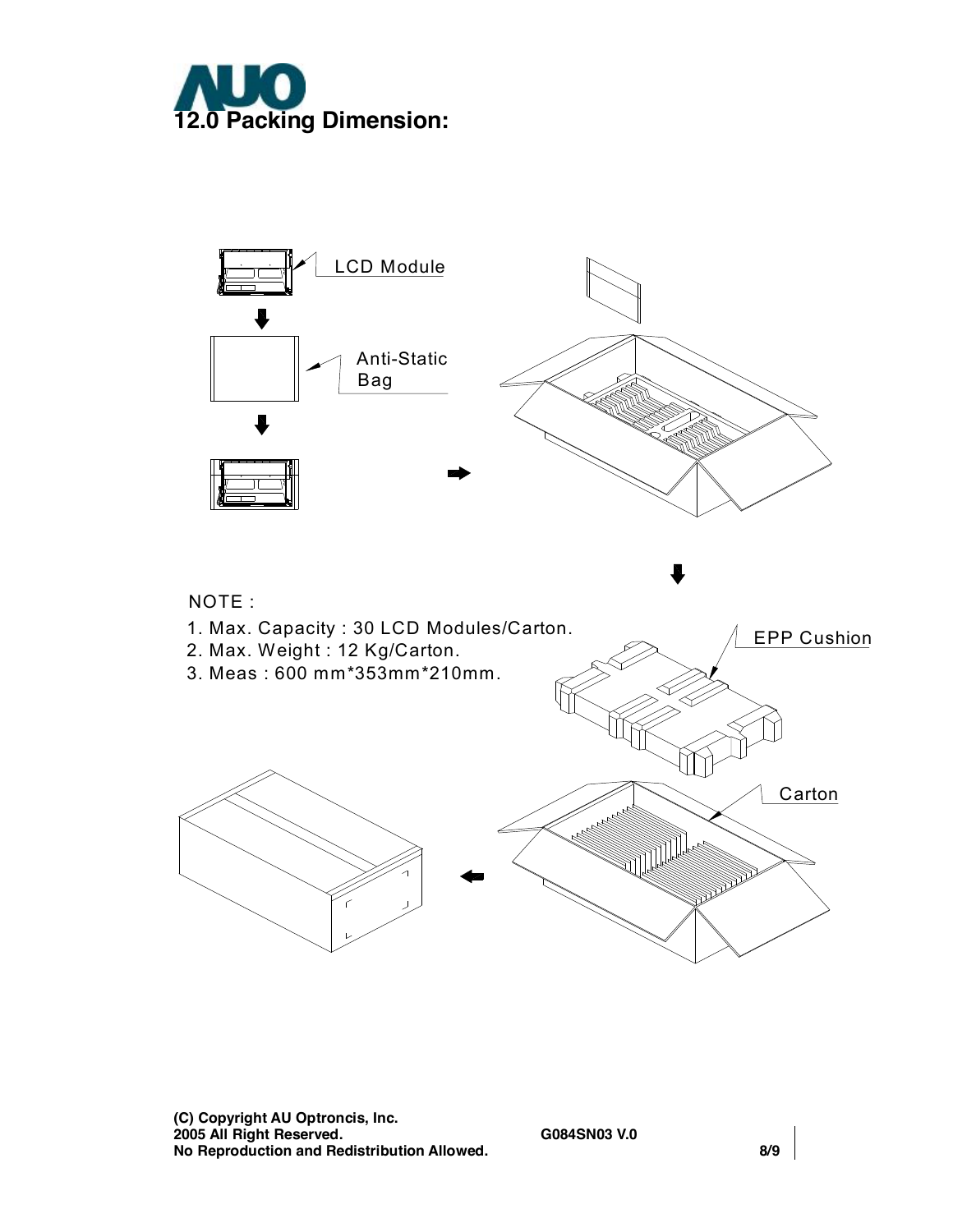

WWW. WOOW NOOW AU Optronics XXXXX (200845003 VO) 1204356 XXXXXXXXX-XXXXX Made in China(S1)